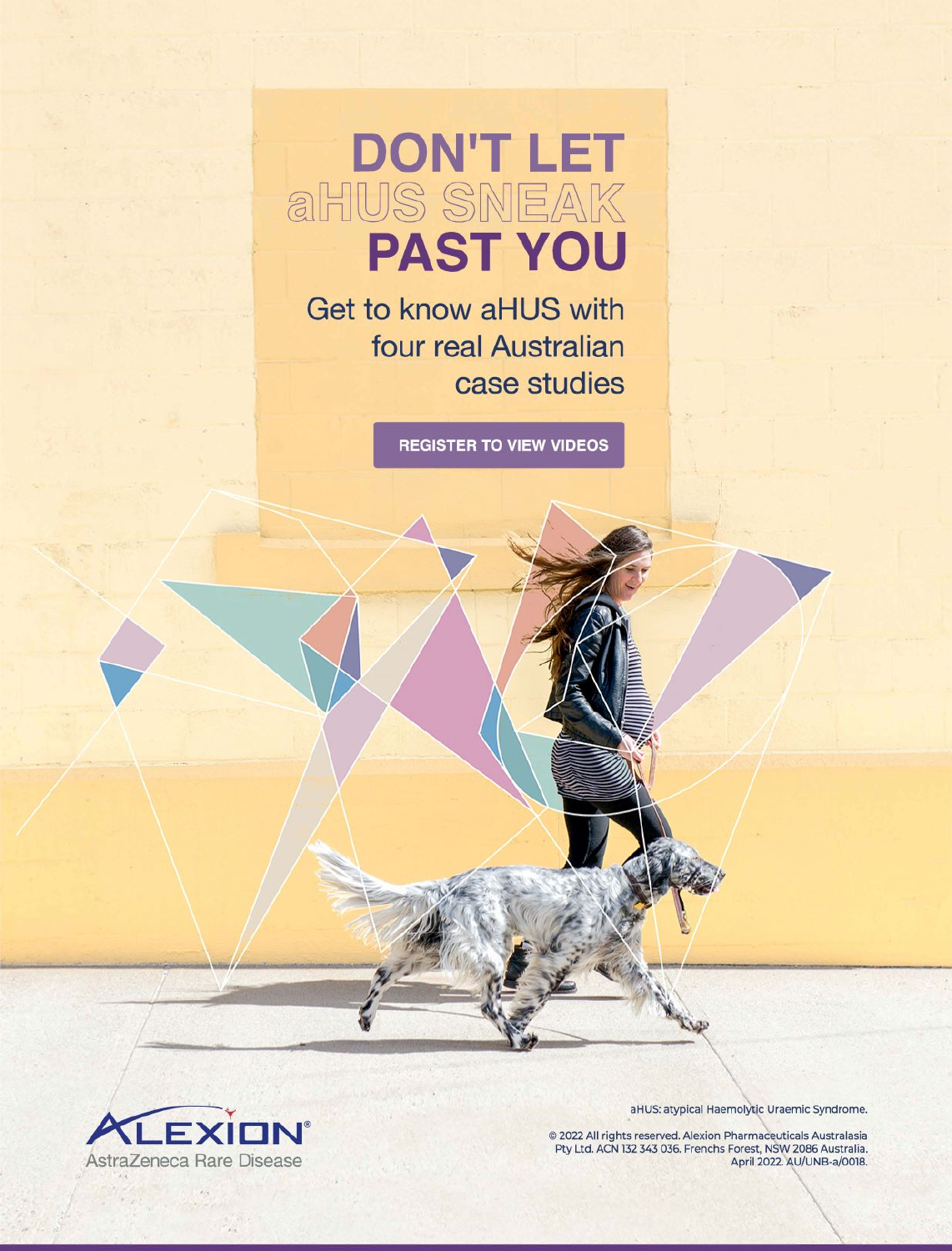#### **ORIGINAL ARTICLE**

## **Stillbirth risks and rates for Aboriginal and Torres Strait Islander women and their babies in North Queensland**

### **Meegan Kilcullen<sup>[1](https://orcid.org/0000-0003-2473-727X)</sup> <b>D**[,](https://orcid.org/0000-0002-7645-8398) Yogavijayan Kandasamy<sup>2,3,4</sup> **D**, David Watson<sup>4,5</sup> and **Yvonne Cadet-James<sup>6</sup>**

<sup>1</sup>College of Healthcare Sciences, James Cook University, Townsville, Queensland, Australia

<sup>2</sup>Department of Neonatology, The Townsville Hospital, Townsville, Queensland, Australia

3 Mothers and Babies Research Centre, Hunter Medical Research Institute, John Hunter Hospital, The University of Newcastle, Newcastle, New South Wales, Australia

<sup>4</sup>College of Medicine and Dentistry, James Cook University, Townsville, Queensland, Australia

5 Department of Obstetrics and Gynaecology, The Townsville Hospital, Douglas, Townsville, Queensland, Australia

6 Indigenous Research and Education Centre, James Cook University, Townsville, Queensland, Australia

*Correspondence:* Dr. Meegan Kilcullen, College of Healthcare Sciences, James Cook University, Townsville, Queensland, Australia. Email: [meegan.kilcullen@jcu.edu.au](mailto:meegan.kilcullen@jcu.edu.au)

*Conflict of Interest:* The authors report no conflicts of interest.

Received: 13 December 2020; Accepted: 22 July 2021

**Background:** The stillbirth rate for Australian Aboriginal and Torres Strait Islander infants remains higher than non-Indigenous rates. Risks for stillbirth include maternal factors such as ethnicity, age, geographic location, and physical health. Fetal risk factors include gestational age, birthweight and congenital anomalies. The total stillbirth rate for all babies born at the Townsville University Hospital during the study period was 11 per 1000 births.

**Aims:** To identify Aboriginal and Torres Strait Islander stillbirth rates, risk factors and causes in North Queensland.

**Materials and Methods:** A retrospective chart audit was conducted to identify Indigenous women who had experienced stillbirth in the Townsville University Hospital between January 2005 and December 2014.

**Results:** Thirty-two charts were available for audit. The stillbirth rate for non-Indigenous infants was 10.3 per 1000 births. The stillbirth rate for Indigenous infants was 11.7 per 1000 births. Almost half of the women lived in rural, remote or very remote areas. Maternal risk factors included poorer physical health, such as obesity, diabetes, hypertension, and smoking, fertility issues and lack of antenatal care. Fetal risk factors included congenital anomalies, including cardiac and skeletal abnormalities, placental disorders, and preterm birth.

**Conclusions:** Stillbirth risk remains higher for Aboriginal and Torres Strait Islander women and their babies. Supporting women to enhance their health is paramount, particularly during pregnancy. Further, increasing awareness of stillbirth risk factors through education for both women and healthcare professionals will support culturally responsive care for women and their families to mitigate stillbirth risk and enhance pregnancy outcomes in non-urban Queensland.

#### **KEYWORDS**

stillbirth, risk, rate, indigenous, North Queensland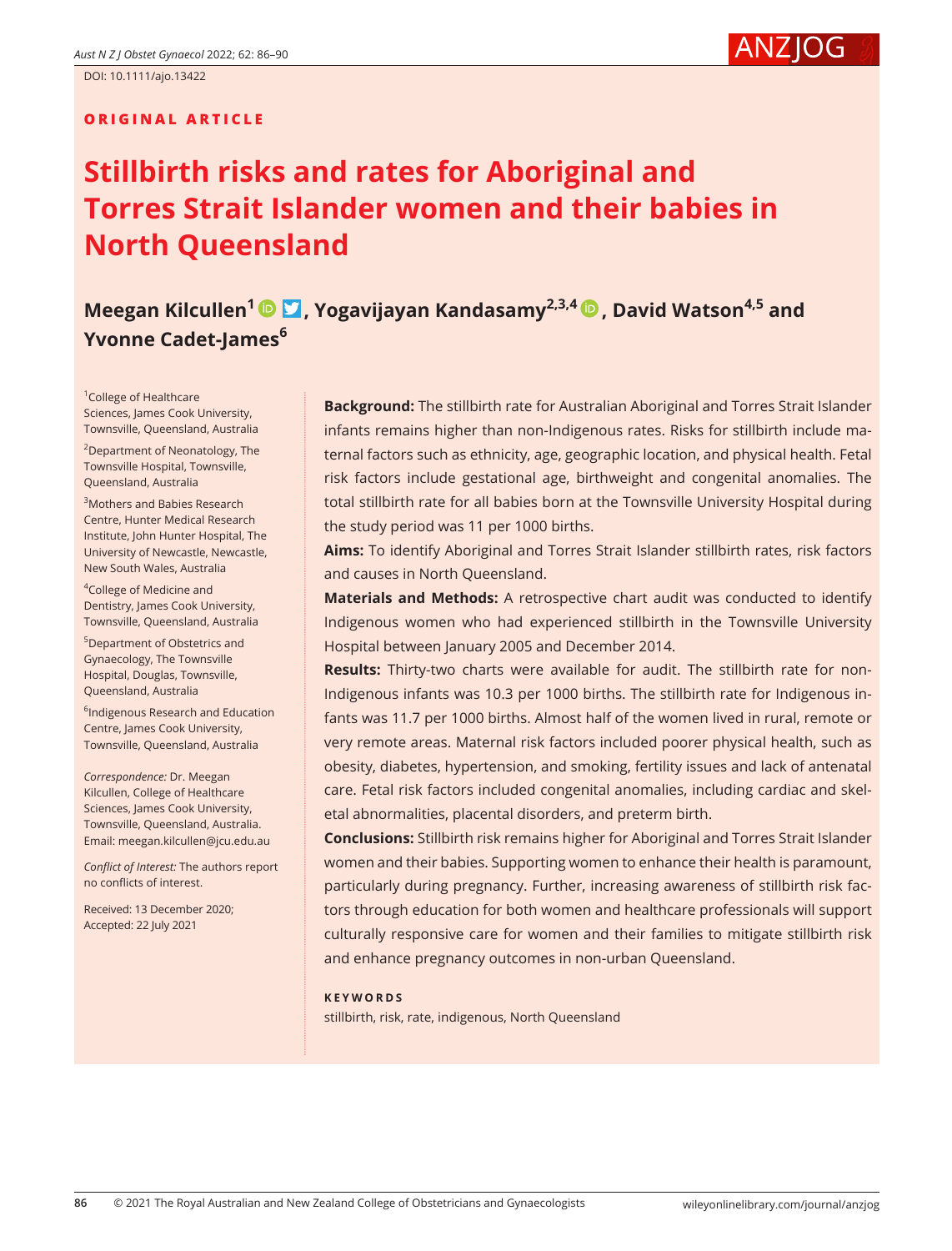#### **INTRODUCTION**

The estimated worldwide stillbirth rate is 18.4 per 1000 birth and has declined from 24.7/1000 births in 2000. $^1$  While definitions of stillbirth differ across countries, there are clear disparities across population groups.<sup>2-11</sup> For example, in Latin America, the rate ranges from 3.1 to 24.9/1000 births, with over ten countries in that region with stillbirths over 10/1000 births.<sup>10</sup> In low to middle income countries, the rate is estimated at 26.4/ 1000 births with an average decline of 3% between 2010 and 2016.<sup>11</sup> In the USA, the estimated rate is 6.0/1000 births, with disparities between groups ranging from 4.9 for non-Hispanic White Americans, to 10.6 for non-Hispanic Black Americans.<sup>8</sup>

The rates of stillbirth for Indigenous peoples globally are generally much higher that rates for non-Indigenous people, ranging between 5.7/1000 births for Quebec's First Nations people,<sup>3</sup> 7.0/1000 births for Aotearoa New Zealand Māori people, and 7.5/1000 births for Pacific peoples.<sup>9</sup> In Australia, while the overall stillbirth rate is 7.0/1000 births, the stillbirth rate for Australian Aboriginal and Torres Strait Islander people<sup>11</sup>We respectfully refer to Aboriginal and Torres Strait Islander peoples as Indigenous people throughout the paper and acknowledge the distinct cultural groups remains stubbornly higher at 11.5/1000 births.<sup>4</sup> The stillbirth rates for Australian Indigenous people vary across states, $2.6,7$  and while there has been a reported reduction in absolute numbers of Indigenous stillbirths, $2$  overall there has been little reduction in rates since 2008 (11.2/1000 births). $2,4,6$ 

There are similarities in maternal risk factors for stillbirth across population groups. Demographic risk factors include maternal age (less risk between 20-35 years), $2,11$  lower education, living in a non-urban area and lower gross domestic product country.10 Poorer social contexts, including a lack of social support, financial and relationship issues, or domestic violence also increased the risk of stillbirth.<sup>2,5</sup> Stillbirth risk also rose for women with increasing numbers of births  $(>3)$ , lower fertility,  $5,10$ delivered outside of area with a larger health facility, $10$  or received no antenatal care.<sup>11</sup> However, others have noted a lack of risk for antenatal care,<sup>5</sup> particularly if mothers received more than eight antenatal care visits.<sup>7</sup> Maternal medical risk factors include hypertension, $2,3,7$  diabetes, $3,5,7$  smoking, $3,7$  a body mass index over 40, $2,5$ placental dysfunction, including antepartum haemorrhage, and preterm birth.<sup>4,7</sup>

Fetal risk factors include poor fetal growth, $2,3,7,9$  congenital anomalies,<sup>3,4,9</sup> placental disorder,<sup>3</sup> gestational age and birthweight.<sup>5,9</sup> In Australia, the leading causes of Indigenous stillbirth are fetal congenital anomalies (16%) and spontaneous preterm birth (12%).<sup>4</sup> Other causes include being small for gestational age, low birthweight, with most families in low social-economic circumstances regardless of birth outcome.<sup>4</sup>

The Townsville University Hospital (TUH) provides tertiary perinatal care for people of North Queensland and has an annual birth rate of 10 000. The catchment area includes a population of over 720 000 people and an area of approximately 750 000 square kilometres. There is little accurate data across states to inform care for these women and families, and very few autopsies are conducted to enhance understanding of causation of stillbirth or potential risk factors.12 In the current pilot study, we sought to identify Aboriginal and Torres Strait Islander stillbirth rates, risk factors and causes in the regional, rural and remote catchment of the TUH.

#### **MATERIALS AND METHODS**

Approximately 8% of the Townsville population are people of Aboriginal and Torres Strait Islander descent. This percentage is significantly higher than the estimated Queensland (4.6%) and Australian (3.3%) Indigenous population. Further, in the research site, the Queensland outer regional, remote, and very remote numbers of Indigenous persons are 2.5 times higher than the national rate.<sup>13</sup> Approximately 40% of Queensland's Aboriginal and Torres Strait Islander population live in the TUH's catchment area.<sup>14</sup> The TUH is the tertiary referral service for northern and parts of central Queensland. The TUH Maternal Fetal Medicine (MFM) service provides care for high-risk pregnancies and early preterm births across the catchment area.

A retrospective chart audit was conducted to identify Indigenous women who had experienced stillbirth in the TUH between January 2005 and December 2014. A ten-year time frame was selected to ensure a sufficient number of cases available for analysis. Furthermore, MFM services became part of standard care since 2008. The local perinatal mortality audit data indicated 46 Indigenous stillbirths for this time period; however, only 32 patient charts were available for audit. Of these, 29 women identified as an Aboriginal woman and three identified as an Aboriginal and Torres Strait Islander woman. These 32 stillbirths represented 0.81% of all Indigenous births and 0.14% of all births at the TUH during the study time period. Most women were partnered or in a de facto relationship. Approximately

**TABLE 1** Aboriginal and/or Torres Strait Islander women who experienced stillbirth in regional North Queensland 2005–2014

| <b>Demographic</b>  | <b>Mean</b>    | Range         |
|---------------------|----------------|---------------|
| Age (years)         | 30.25          | 16-39         |
| GA (weeks + days)   | $27 + 6$       | $20 - 40 + 5$ |
| Birth weight (g)    | 1240           | 145-3780      |
| # of pregnancies    | $\overline{4}$ | $1 - 9$       |
| Queensland location | $\sqrt{n}$     | %             |
| Regional centre     | 18             | 56.25         |
| Rural               | $\overline{2}$ | 6.2           |
| Remote              | $\mathsf{Q}$   | 28.13         |
| Very remote         | 1              | 3.13          |
| Metro               | 1              | 3.13          |
| Interstate          | 1              | 3.13          |

GA, gestational age.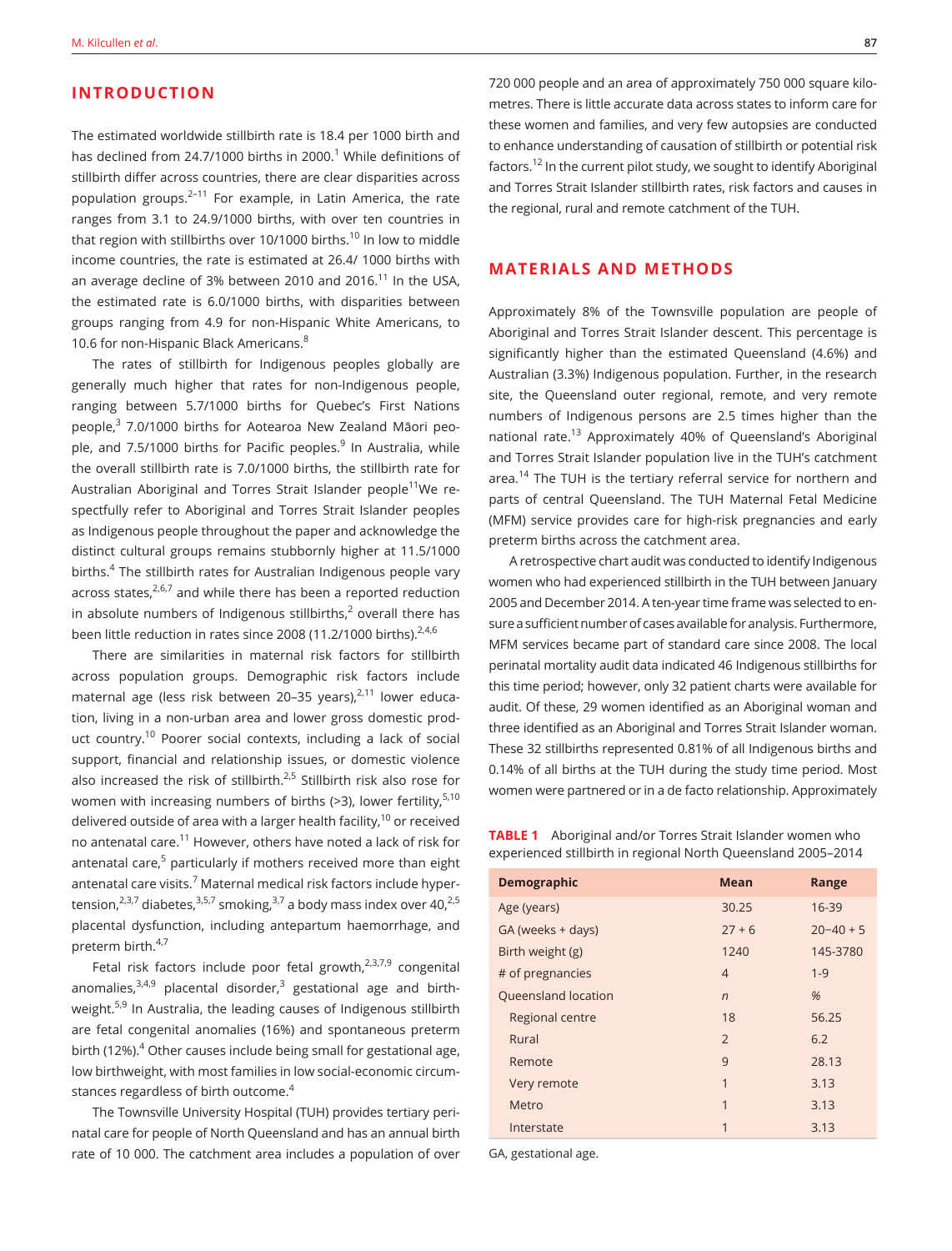half of the women lived in a regional centre, while almost 50% lived in the greater rural/remote/very remote area. See Table 1 for demographic details of the women and infants. Ethics approval for this study was obtained from the Townsville University Hospital Health Research Ethics Committee (15/QTHS/91).

#### **RESULTS**

The Indigenous and non-Indigenous stillbirth rate for births at The Townsville University Hospital in North Queensland are similar (see Table 2).

Of the 32 identified patient charts, stillbirths included 18 (56%) female infants and 14 (44%) male infants. Stillbirth occurred in the second (*n* = 17; 53%) and third (*n* = 15; 47%) trimesters. Results of 12 (37.25%) autopsies were recorded. Other families either declined permission to autopsy, were not asked or the reason for not conducting an autopsy was not recorded in the chart. As indicated in Table 3, most stillbirths were of high-risk pregnancies and approximately a quarter of women attended less than two antenatal appointments.

**TABLE 2** Indigenous and non-Indigenous stillbirth rates in North Queensland: 2005–2014

|                       | <b>Total</b><br><b>births</b> | <b>Stillbirths</b> | /1000<br>rate |
|-----------------------|-------------------------------|--------------------|---------------|
| Indigenous births     | 3936                          | 46                 | 11.7          |
| Non-Indigenous births | 19250                         | 198                | 10.3          |
| All births            | 23186                         | 244                | 11            |

#### **Cause of death – autopsy and other postpartum investigation results**

We used the Perinatal Society of Australia and New Zealand's Clinical Practice Guideline<sup>15</sup> to classify the causes of stillbirth. Autopsy was carried out on 12 of the fetuses. In nine fetuses, the cause of death was classified as congenital anomaly (*n* = 4), placental dysfunction (*n* = 3), perinatal infection (*n* = 1) and maternal condition (*n* = 1). Table 4 provides a more detailed diagnosis for stillbirth. In the remaining 20 fetuses, cause of death was determined in five fetuses (perinatal infection (*n* = 2), placental dysfunction (*n* = 3)) based on other tests such as placental histopathological examination and culture. In the majority of the patients without autopsy, cause of death could not be identified.

#### **DISCUSSION**

The Aboriginal and Torres Strait Islander stillbirth rates in North Queensland (11.5/1000) are approximately twice the non-Indigenous stillbirth rates in Australia<sup>2,4,6,7</sup> and the USA;<sup>8</sup> however, they reflect those of other global disadvantaged groups. $8,10,11$  The

#### **TABLE 3** Maternal medical history and social factors

| <b>Antenatal care</b>              | $\overline{ }$ | %                  |
|------------------------------------|----------------|--------------------|
| No antenatal appts                 | 5              | 15.6               |
| <2 antenatal appts                 | 3              | 9.4                |
| High-risk pregnancies              | 17             | 53.13              |
| Medical historyt                   |                |                    |
| Type 2 diabetes                    | 3              | 9.4                |
| Type 1 diabetes                    | $\overline{2}$ | 6.25               |
| Hypertension                       | 3              | 9.4                |
| Body mass index >30                | $\overline{4}$ | 12.5               |
| Anaemia                            | $\mathbf{1}$   | 3.13               |
| Hypothyroidism                     | $\mathbf{1}$   | 3.13               |
| Previous pregnancies               | $\overline{N}$ |                    |
| <b>Total number</b>                | 100            | (range<br>$1 - 9)$ |
| Live births                        | 62             |                    |
| Miscarriage                        | 25             |                    |
| Stillbirth                         | 1              |                    |
| Neonatal death                     | $\overline{1}$ |                    |
| Termination                        | 3              |                    |
| Ectopic pregnancy                  | $\mathbf{1}$   |                    |
| First birth                        | 6              |                    |
| Twins                              | $\mathbf{1}$   |                    |
| Gynaecological diagnoses           | $\overline{n}$ |                    |
| Cervical intraepithelial neoplasia | 6              |                    |
| Sexually transmitted infection‡    | 5              |                    |
| Endometriosis                      | 3              |                    |
| <b>Bacterial vaginosis</b>         | $\overline{2}$ |                    |
| Hep B                              | 1              |                    |
| Polycystic ovary syndrome          | 1              |                    |
| Social factors                     | $\overline{n}$ |                    |
| Family support                     | 23             |                    |
| Domestic violence                  | $\overline{4}$ |                    |
| Child safety involvement           | 3              |                    |
| Substance use                      | $\overline{4}$ |                    |
| <b>Smokers</b>                     | 20             |                    |
| Mental health diagnoses            | 3              |                    |

†Some women had more than one condition. ‡Including chlamydia 9.4%, herpes 3.13%, syphilis 3.13%.

**TABLE 4** Cause of death determined from autopsy

| <b>Classification</b> | <b>Diagnosis</b>                                                                                              |
|-----------------------|---------------------------------------------------------------------------------------------------------------|
| Congenital anomalies  | i. Skeletal dysplasia<br>ii. Abnormal respiratory epithelium<br>iii. Cardiomyopathy<br>iv. Neural tube defect |
| Placental dysfunction | i. Maternal vascular perfusion (2 fetuses)<br>ii. Chorioamnionitis                                            |
| Perinatal infection   | i. Group B Streptococcus infection                                                                            |
| Maternal conditions   | i. Poorly controlled type 2 diabetes<br>mellitus                                                              |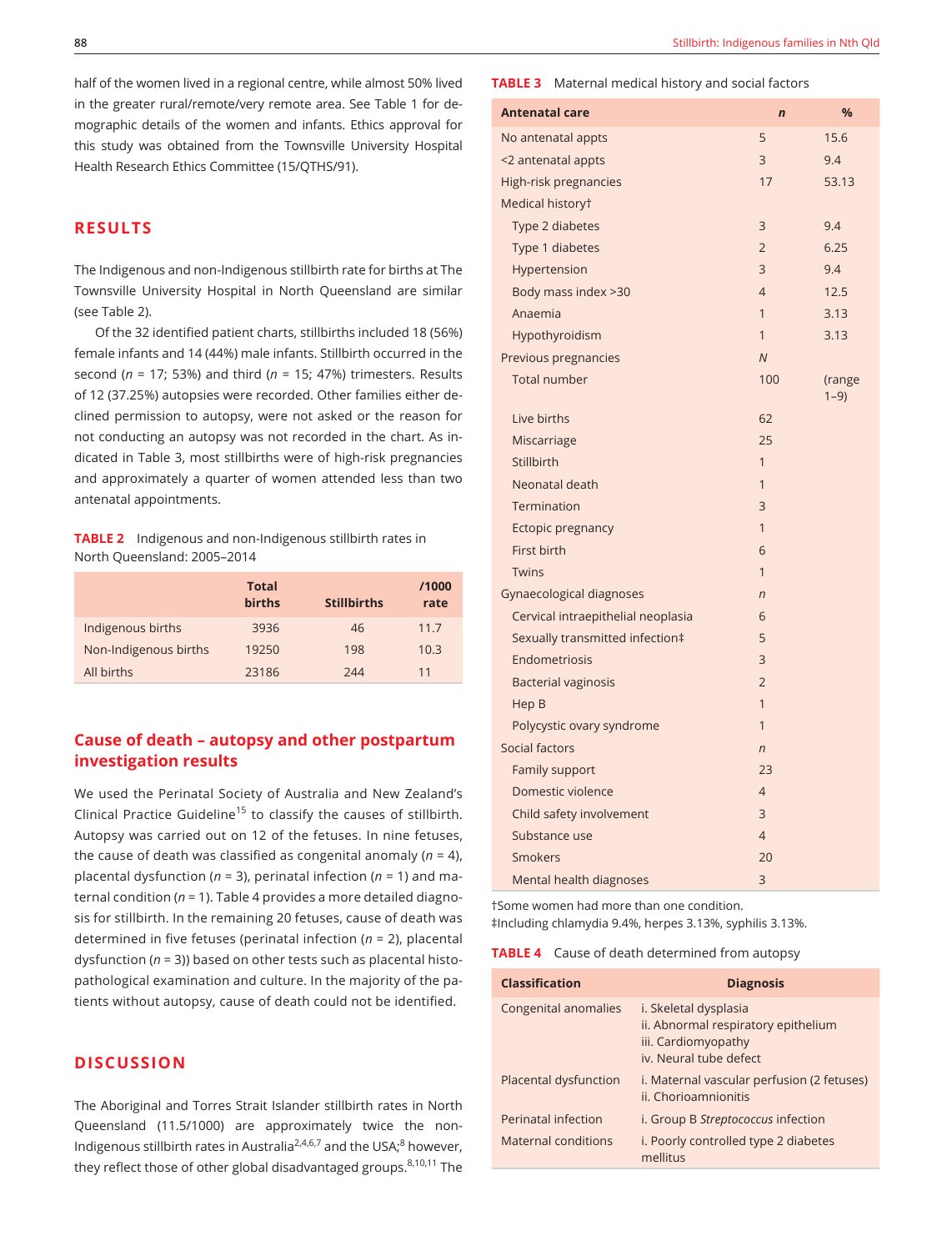stillbirth rates in the current manuscript are approximately twice that of other First Nations peoples in Quebec (5.7) $^3$  and Aotearoa New Zealand and Pacific peoples (7.0 and 7.5 respectively), $9$ and on parity with the overall Australian Indigenous stillbirth rates.<sup>2,4,6,7</sup> More than half of the women in the current study lived in a regional centre and more than a third lived in rural, remote, or very remote areas. Such geographical isolation from large tertiary healthcare facilities has been identified as a risk factor for stillbirth.<sup>10</sup> Distance is often a deterrent to receiving health care. Women often travel many hours for health care thus increasing the burden on these women during pregnancy.

As others have identified, social risk factors were also identified in the current study. These factors included smoking (62.5%), $37$  other substance use (12.5%), and domestic violence. $2.5$  While others have identified a lack of social support as a risk factor, $2.5$  in the current study, despite these poor social indicators, almost three-quarters of women enjoyed family support. Mental health and mood disorders were also present for women in the current study. These disorders may also represent risks for these women. It may be that poorer mental health disrupted help-seeking and receiving standard care when attending routine appointment. Given the relationship between mental health and stillbirth, it is important for healthcare professionals to conduct mental health screening during the perinatal period.

Maternal risk factors in the current study are similar to those identified by others, including increased number of pregnancies and fertility issues, including miscarriage, $5,10$  and receiving little to no antenatal care.11 Other identified maternal risk factors include diabetes<sup>3,5,7</sup> and hypertension.<sup>2,3,7</sup> While body mass index (BMI) >40 has been identified by others as stillbirth risk, $^{2, 5}$  in the current study, a BMI >30 was present for several women. It may be that a lower BMI, but still in the obese range, with concomitant risk of diabetes and hypertension, contributes risk of stillbirth for Aboriginal and Torres Strait Islander women.

Mirroring the leading causes of Indigenous stillbirth in Australia, $4,7$  the causes identified in our study included congenital anomalies, including skeletal and cardiac anomalies, $3-5,7,9$  placental disorders<sup>3,4,7</sup> and hydrops. For those women who did not consent for autopsy after stillbirth, other test results also identified placental disorders, including structural and functioning disorders, hydrops, hypoxia, fetal infection and cord restrictions as stillbirth risk factors. Additionally, maternal infection and autoimmune disorder were also present in those women who experienced stillbirth.

#### **Limitations**

Only 32 cases were included in this study and this is an important limitation of study. Nevertheless, the paucity of information in this area makes the information obtained by this study valuable despite its sample size. There was a discrepancy between the identified number of Indigenous stillbirths and available charts for audit in the current study. Therefore, stillbirth risks identified in these charts is unknown and may not be represented in the current study. There was difficulty reviewing all the individual patient

records and for those cases we were reliant on summary perinatal mortality data following review of each perinatal death, as some paper charts could not be located or had been destroyed. During the time period of the chart audit (2005–2014), all charts were paper-based with hand-written notes. Given the complex nature of health care for vulnerable women, complete files often comprised several charts. Knowledge of how many charts to include was required so that all charts were ordered and retrieved. Further, the financial implications of charging work groups within the hospital for file retrieval may have further hampered gathering complete data. A further difficulty was a lack of consistency in taxonomy, particularly in the use of acronyms, between files and encounters, which often made it difficult to group similar experiences and greatly increased the time to complete the audit. The hospital has since moved to an electronic system for medical records. Moving to the electronic system may improve the record keeping for actual numbers of stillbirths and retrieving of files for audit.

#### **Conclusions**

In Australia, the rates of Indigenous stillbirth are almost twice as high as non-Indigenous stillbirth; however, this was not the case in this study. Indigenous and non-Indigenous stillbirth rates recorded in North Queensland were similar (11.7 and 10.3 respectively) and higher than the national average (Indigenous 11.5 vs non-Indigenous 7). This rate is unacceptably high. However, the tertiary referral service for northern and parts of central Queensland and the high stillbirth rate may reflect the high-risk pregnancies referred to our MFM service, especially preterm complications as reflected in mean gestation of our Indigenous stillbirths of 27 weeks gestation. Additionally, for our regional, rural, remote, and very remote women, it may be that living in a non-urban area is a strong contributing factor for stillbirth in all cases. Overall, risk factors in the current study were similar to those reported globally, with similar risk factors reported across Indigenous communities across Australia. The current study highlights the need for mental health screening to support women to gain access to healthcare services. As others have noted, increased access to antenatal care appears to ameliorate stillbirth risk. The rates of substance use, including smoking and other substances, and gynaecological issues were also high in this study. Supporting women to enhance their health is paramount, particularly during pregnancy. Leveraging established family kinship support networks may provide a holistic approach to supporting women during the perinatal period. Further, increasing awareness of stillbirth risk factors through education for both women and healthcare professionals will help to provide culturally responsive care for women and their families in order to mitigate stillbirth risk and enhance pregnancy outcomes in non-urban Queensland.

#### **ACKNOWLEDGEMENTS**

This study was supported by The Townsville Hospital and Health Service Study, Education and Research Trust Fund. We would